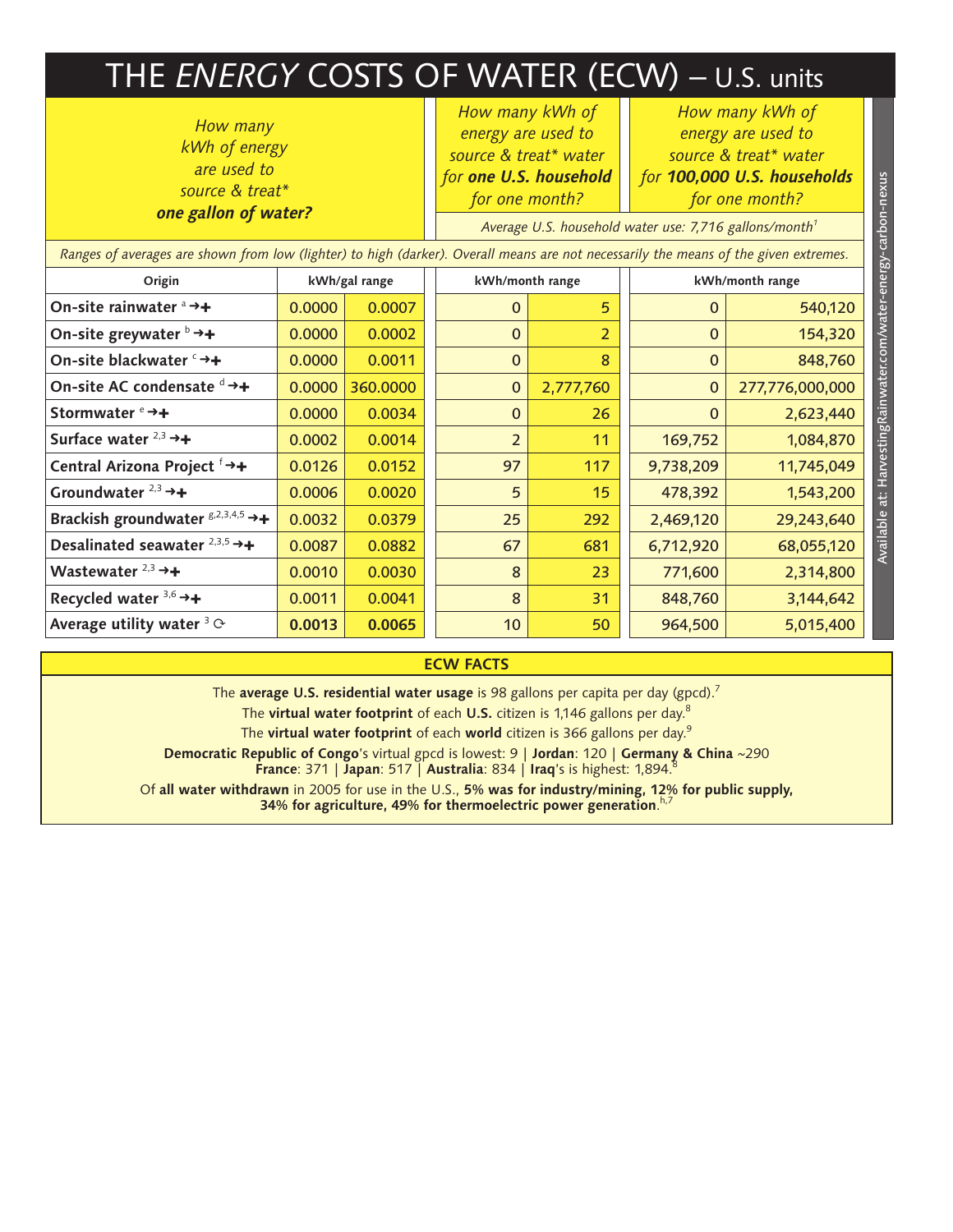## **ECW NOTES**

\***Sourcing** (**➜**) includes pumping from aquifer, surface source, ocean, wastewater facility, etc, to treatment plant only. **Treatment** (**✚**) includes raw-water treatment to potable standards, or wastewater to discharge standards. **Lifecycle** ( $\circ$ ) means  $\rightarrow$  plus  $\leftrightarrow$  plus distribution to end-user & wastewater collection, treatment, & discharge.

Energy costs of infrastructure (tank & pump manufacture, canal & building construction, etc) relevant to water sources are beyond intended scope of this resource, & are not included herein.

Range in kWh/gal is due to pumping distance, depth, & quality of source water, &/or variations in equipment/processes (e.g., 0.0040–0.0080 kWh is used to lift 1 gallon of water 1,000 feet).<sup>3</sup>

- **a.** Energy use is zero for gravity-fed untreated rainwater systems. High end is calculated with Flotec 3/4-HP shallow-well jet pump lifting water 0–5' at 14.4 gpm<sup>10</sup> & UV system treating to NSF/EPA standards using a Sterilight Silver S12Q-PA<sup>11</sup> or a Trojan UV Max IHS12-D4.12
- **b.** Energy use is zero for gravity-fed greywater systems. High end was calculated based on EcoVort 650W dirty-water pump lifting water 5' at 56 gpm. $^{13}$
- **c.** Energy use is zero for gravity-fed & -discharged septic tanks & leachfields. The high end of range is for lagoons or ponds with oxidation.14
- **d.** Energy use is zero for passive harvest (secondary to normal operation of air conditioner (AC)). Cost rises dramatically for active harvest (if AC is installed or run primarily to harvest condensate).

Energy intensity = energy use  $\div$  condensate yield. For 2- to 3-ton central AC system, energy use: 1.4–3.6 kW/hour;<sup>15</sup> condensate yield in dry air: 0.01–0.02 gal/hour; in humid air: 0.1–0.2 gal/hour.<sup>16</sup>

 Range includes dry air: 7–36 kWh/gal, humid air: 70–360 kWh/gal. Values are for chemical-free AC, not cooling tower. Indoor & outdoor humidity & temperature, SEER rating, etc, affect kWh/gal.

- **e.** Zero value is for gravity-fed stormwater in separated storm & sewer systems (MS4). High value is for combined storm & sewer overflow systems (CSO), where stormwater is treated at wastewater treatment plant & often pumped from deep underground storage. Values for MS4 in low-lying areas (prone to flooding & requiring stormwater pumping stations) would fall within given range.<sup>17</sup>
- **f.** Central Arizona Project (CAP) diverts water from Colorado River near Lake Havasu to supply central & southern Arizona. The given statistics for southern Arizona are 4–5 times higher than energy intensity of water delivered to central Arizona, due to increased treatment & pumping.<sup>18</sup> Higher value includes proportionally small kWh usage to distribute treated water to end-users.<sup>19</sup>
- **g.** Definition of brackish groundwater varies by source. Broadly, it is groundwater containing 500–30,000 mg/liter of TDS (total dissolved solids)—more salty than freshwater, less salty than seawater.<sup>20</sup>
- **h.** A large percentage of water withdrawn for power generation is typically returned to its source, but the volume of withdrawal matters: If the quantity of water isn't available, the power plant will have to shut down. Also when water is withdrawn for one use, it is then unavailable for others, such as municipal water supply & environmental needs.<sup>2</sup>

CREDITS: Brad Lancaster, Resource concept, oversight | LeeAnn Lane, Research | Megan Hartman, Research, resource creation | Brandy Lellou & Valerie Strassberg, NV-OC.org, Research, peer reviev